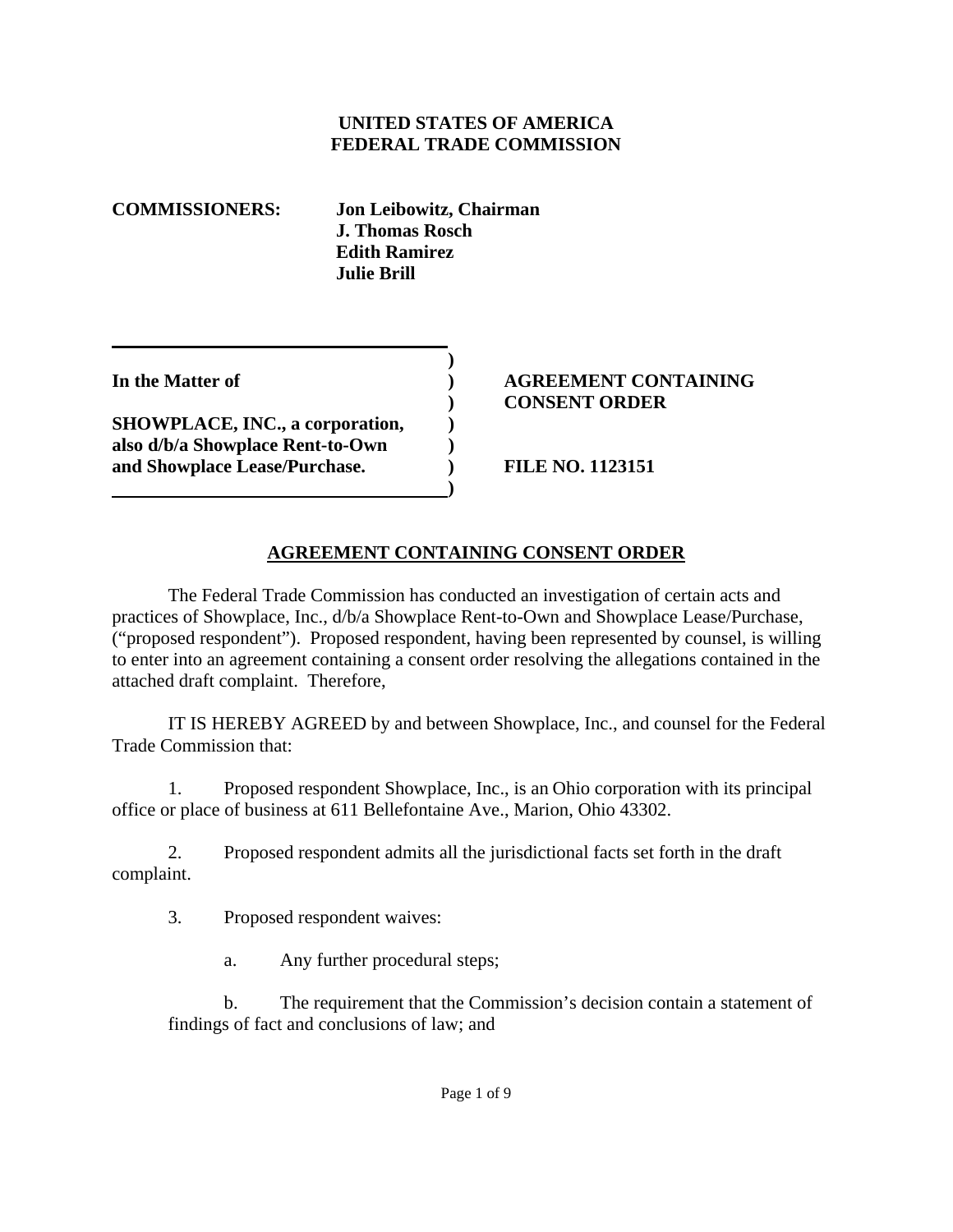c. All rights to seek judicial review or otherwise to challenge or contest the validity of the order entered pursuant to this agreement.

4. This agreement shall not become part of the public record of the proceeding unless and until it is accepted by the Commission. If this agreement is accepted by the Commission, it, together with the draft complaint, will be placed on the public record for a period of thirty (30) days and information about it publicly released. The Commission thereafter may either withdraw its acceptance of this agreement and so notify proposed respondent, in which event it will take such action as it may consider appropriate, or issue and serve its complaint (in such form as the circumstances may require) and decision in disposition of the proceeding.

5. This agreement is for settlement purposes only and does not constitute an admission by proposed respondent that the law has been violated as alleged in the draft complaint, or that the facts as alleged in the draft complaint, other than the jurisdictional facts, are true.

6. This agreement contemplates that, if it is accepted by the Commission, and if such acceptance is not subsequently withdrawn by the Commission pursuant to the provisions of Section 2.34 of the Commission's Rules, the Commission may, without further notice to proposed respondent, (1) issue its complaint corresponding in form and substance with the attached draft complaint and its decision containing the following order in disposition of the proceeding, and (2) make information about it public. When so entered, the order shall have the same force and effect and may be altered, modified, or set aside in the same manner and within the same time provided by statute for other orders. The order shall become final upon service. Delivery of the complaint and the decision and order to proposed respondent's address as stated in this agreement by any means specified in Section 4.4(a) of the Commission's Rules shall constitute service. Proposed respondent waives any rights it may have to any other means of service. The complaint may be used in construing the terms of the order, and no agreement, understanding, representation, or interpretation not contained in the order or the agreement may be used to vary or contradict the terms of the order.

7. Proposed respondent has read the draft complaint and consent order. Proposed respondent understands that it may be liable for civil penalties in the amount provided by law and other appropriate relief for each violation of the order after it becomes final.

# **ORDER**

# **DEFINITIONS**

For purposes of this order, the following definitions shall apply:

1. Unless otherwise specified, "respondent" shall mean Showplace, Inc., and its successors and assigns.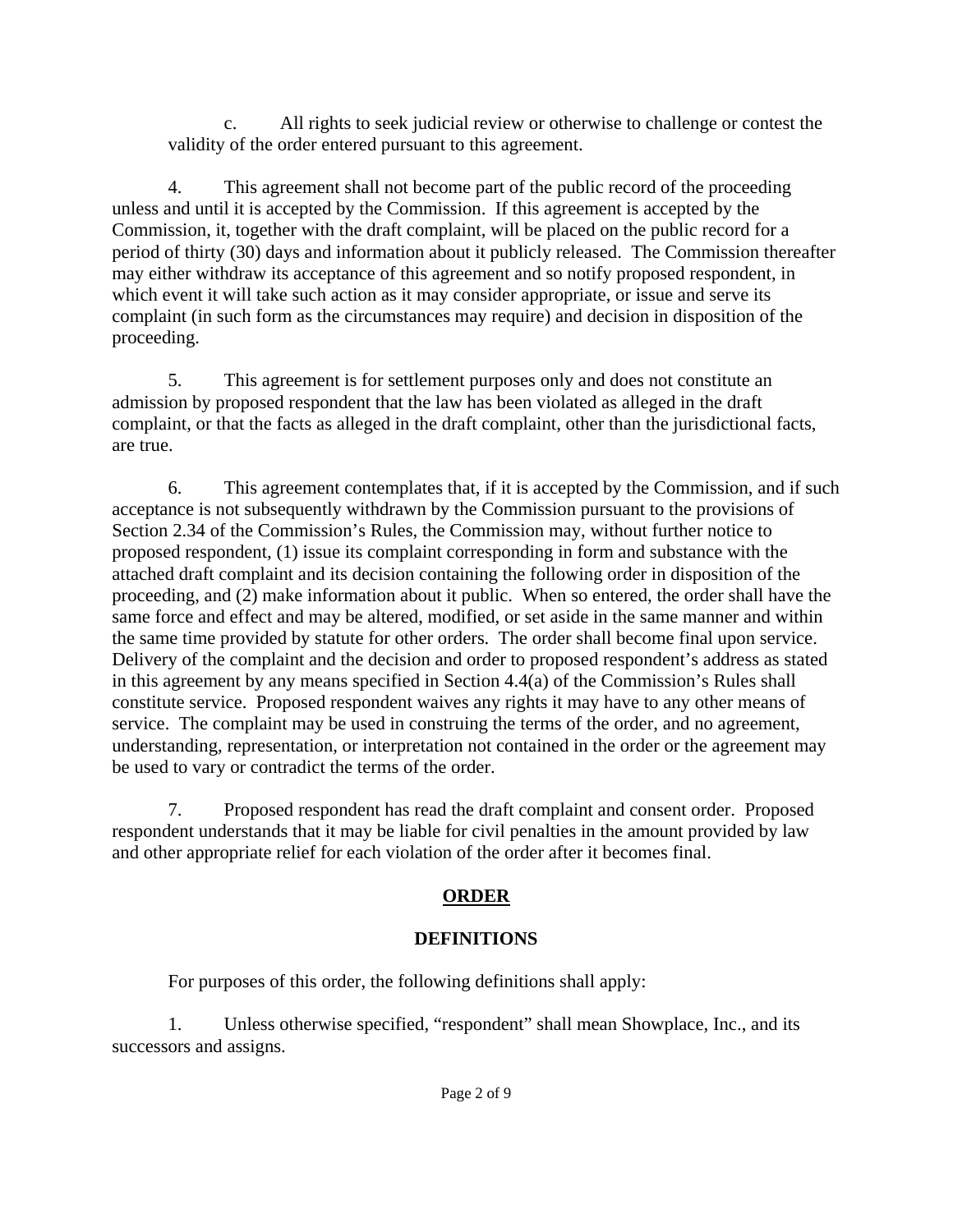2. "Commerce" shall be defined as it is defined in Section 4 of the Federal Trade Commission Act, 15 U.S.C. § 44.

3. "Computer" shall mean any desktop or laptop computer, handheld device, tablet, telephone, or other electronic product or device that has a platform on which to download, install, or run any software program, code, script, or other content.

4. "Clear(ly) and prominent(ly)" shall mean:

a. In textual communications (e.g., printed publications or words displayed on the screen of a computer or mobile device), the required disclosures are of a type, size, and location sufficiently noticeable for an ordinary consumer to read and comprehend them, in print that contrasts highly with the background on which they appear;

b. In communications disseminated orally or through audible means (e.g., radio or streaming audio), the required disclosures are delivered in a volume and cadence sufficient for an ordinary consumer to hear and comprehend them;

c. In communications disseminated through video means (e.g., television or streaming video), the required disclosures are in writing in a form consistent with subpart (a) of this definition and shall appear on the screen for a duration sufficient for an ordinary consumer to read and comprehend them, and in the same language as the predominant language that is used in the communication;

d. In communications made through interactive media, such as the Internet, online services, and software, the required disclosures are unavoidable and presented in a form consistent with subpart (a) of this definition, in addition to any audio or video presentation of them; and

e. In all instances, the required disclosures are presented in an understandable language and syntax; in the same language as the predominant language that is used in the communication; and include nothing contrary to, inconsistent with, or in mitigation of any statement contained within the disclosure or within any document linked to or referenced therein.

5. "Geophysical location tracking technology" shall mean any hardware, software, or application utilized in conjunction with a computer that collects and reports data or information that identifies the precise geophysical location of the computer. Geophysical location tracking technologies include, for these purposes, technologies that report: the GPS coordinates of a computer; the WiFi signals available to or actually used by a computer to access the Internet; the telecommunication towers or connections available to or actually used by a computer; the processing of any such reported data through geolocation lookup services; or any information derived from any combination of the foregoing.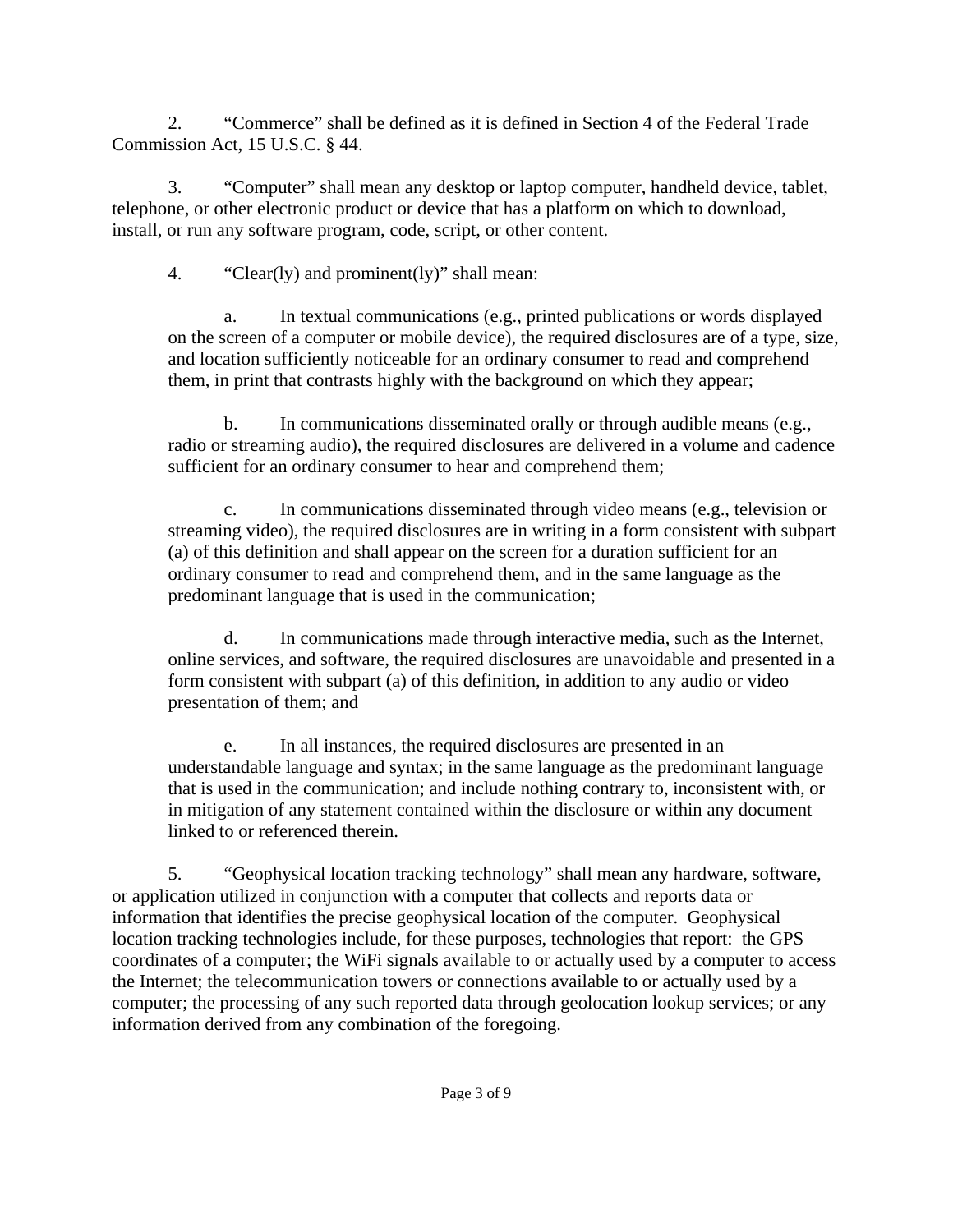6. "Monitoring technology" shall mean any hardware, software, or application utilized in conjunction with a computer that can cause the computer to (1) capture, monitor, or record, and (2) report information about user activities by:

a. Recording keystrokes, clicks, or other user-generated actions;

b. Capturing screenshots of the information displayed on a computer monitor or screen; or

c. Activating the camera or microphone function of a computer to take photographs or record audio or visual content through the computer's webcam or microphone.

7. "Covered rent-to-own transaction" shall mean any transaction where a consumer enters into an agreement for the purchase or rental of a computer and the consumer's contract or rental agreement provides for payments over time and an option to purchase the computer.

# **INJUNCTION**

# **I. MONITORING TECHNOLOGY PROHIBITED**

**IT IS HEREBY ORDERED** that respondent, directly or through any corporation, partnership, subsidiary, division, trade name, or other device, and its officers, agents, servants, employees, and all persons or entities in active concert or participation with it who receive actual notice of this order, by personal service or otherwise, in connection with any covered rent-toown transaction, are hereby permanently restrained and enjoined from using any monitoring technology to gather information or data from any computer rented to a consumer.

## **II. USE OF TRACKING TECHNOLOGY LIMITED**

**IT IS FURTHER ORDERED** that respondent, directly or through any corporation, partnership, subsidiary, division, trade name, or other device, and its officers, agents, servants, employees, and all persons or entities in active concert or participation with it who receive actual notice of this order, by personal service or otherwise, in connection with any covered rent-toown transaction, are hereby permanently restrained and enjoined from:

A. Gathering any information or data from any computer via any geophysical location tracking technology without providing clear and prominent notice to the computer user at the time the computer is rented and immediately prior to each use of the geophysical location tracking technology, and also obtaining affirmative express consent from the computer's renter at the time the computer is rented;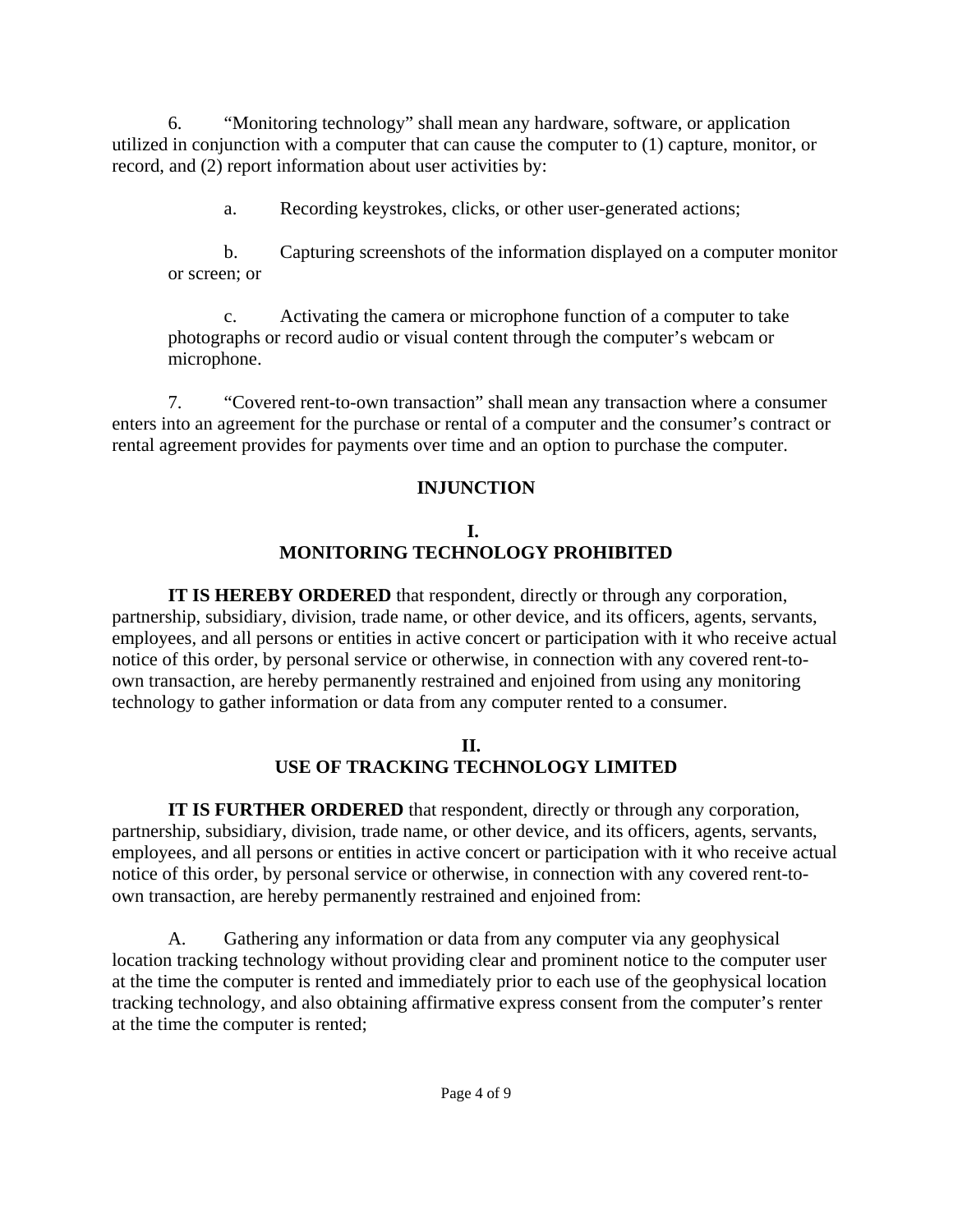B. Installing or activating on rented computers geophysical location tracking technology where that technology does not provide clear and prominent notice to the computer user immediately prior to each use of the geophysical location tracking technology; and

C. Failing to provide clear and prominent notice to computer users and obtaining affirmative express consent from computer renters, as required in subpart A, above, by the following means:

1. Clear and Prominent Notice: respondent shall provide a clear and prominent notice to the user, separate and apart from any "privacy policy," "data use policy," "terms of service," "end-user license agreement," "lease agreement," or other similar document, that discloses (1) that geophysical location tracking technology is installed and/or currently running on the computer; (2) the types of user activity or conduct that is being captured by such technology; (3) the identities or specific categories of entities with whom any data or information that is collected will be shared or otherwise provided; (4) the purpose(s) for the collection, use, or sharing of such data or information; and (5) where and how the user can contact someone for additional information.

2. Affirmative Express Consent: respondent shall obtain affirmative express consent by giving the computer renter an equally clear and prominent choice to either agree or not agree to any geophysical location tracking technology, and neither option may be highlighted or preselected as a default setting. Activation of any geophysical location tracking technology must not proceed until the computer's renter provides affirmative express consent. Notwithstanding the foregoing, nothing in this Part shall require respondent to rent a computer to a user who declines to consent to installation or activation of any geophysical tracking technology.

3. Icons: respondent shall provide that the activation of any geophysical location tracking technology be accompanied by the installation of a clear and prominent icon on the computer on which the technology is installed, such as on the desktop and in the desktop system tray of the computer. Clicking on the icon must clearly and prominently disclose: (1) that geophysical location tracking technology is installed and currently running on the computer; (2) the types of user activity or conduct that is being captured by such technology; (3) the identities or specific categories of entities with whom any data or information that is collected will be shared or otherwise provided; (4) the purpose(s) for the collection, use, or sharing of such data or information; and (5) where and how the user can contact someone for additional information.

*Provided that* respondent may suspend the notice requirements of this Part and activate geophysical location tracking technology if a) the renter reports that the computer has been stolen or respondent otherwise has a reasonable basis to believe that the computer has been stolen, and b) either the renter or respondent has filed a police report stating that the computer has been stolen. Provided further that respondent shall retain documents establishing (a) and (b).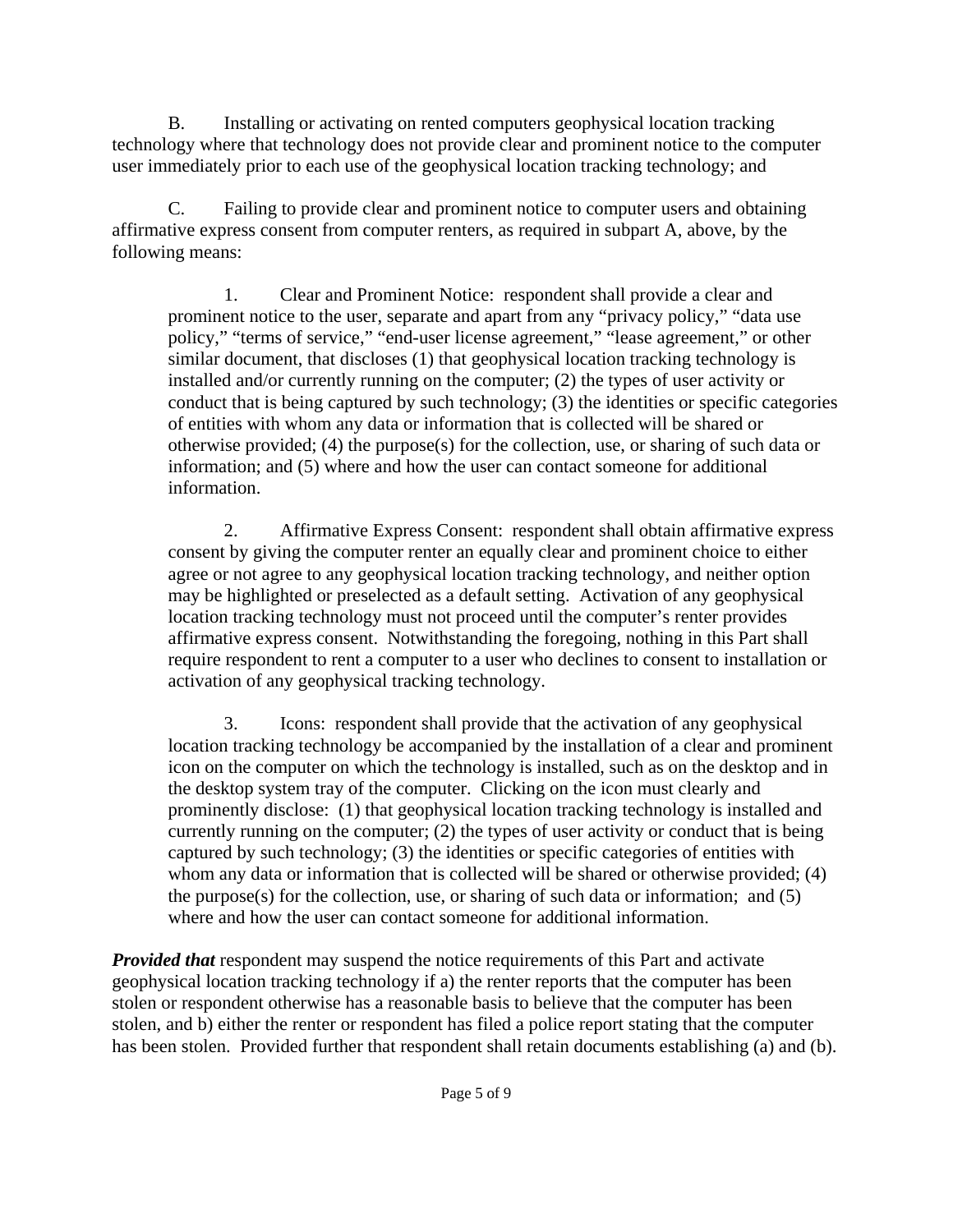For purposes of this Order, "filing of a police report" means the filing of the renter's or respondent's complaint with the police department in any form recognized in the jurisdiction.

## **III. NO DECEPTIVE GATHERING OF CONSUMER INFORMATION**

**IT IS FURTHER ORDERED** that respondent, directly or through any corporation, partnership, subsidiary, division, trade name, or other device, and its officers, agents, servants, employees, and all persons or entities in active concert or participation with it who receive actual notice of this order, by personal service or otherwise, in connection with any covered rent-toown transaction, are hereby permanently restrained and enjoined from making or causing to be made any false representation or depiction in any notice, prompt screen, or other software application appearing on the screen of any computer that results in gathering information from or about a consumer, including without limitation location information.

### **IV. NO USE OF IMPROPERLY OBTAINED INFORMATION IN COLLECTIONS**

**IT IS FURTHER ORDERED** that respondent, directly or through any corporation, partnership, subsidiary, division, trade name, or other device, and its officers, agents, servants, employees, and all persons or entities in active concert or participation with it who receive actual notice of this order, by personal service or otherwise, are hereby permanently restrained and enjoined from using, in connection with collecting or attempting to collect a debt, money, or property pursuant to a covered rent-to-own transaction, any information or data obtained in a manner that does not comply with Parts I, II, and III of this Order.

## **V. PROTECTION OF DATA**

**IT IS FURTHER ORDERED** that respondent, directly or through any corporation, partnership, subsidiary, division, trade name, or other device, and its officers, agents, servants, employees, and all persons or entities in active concert or participation with it who receive actual notice of this order, by personal service or otherwise, in connection with shall:

A. Delete or destroy all user data previously gathered using any monitoring or geophysical location tracking technology that does not comply with Parts I, II, and III of this Order; and

B. Transfer data or information gathered by any monitoring or geophysical location tracking technology from the computer upon which the technology is installed to respondent's server(s), and from the respondent's server(s) to any other computers or servers only if the information collected is rendered unreadable, unusable, or indecipherable during transmission.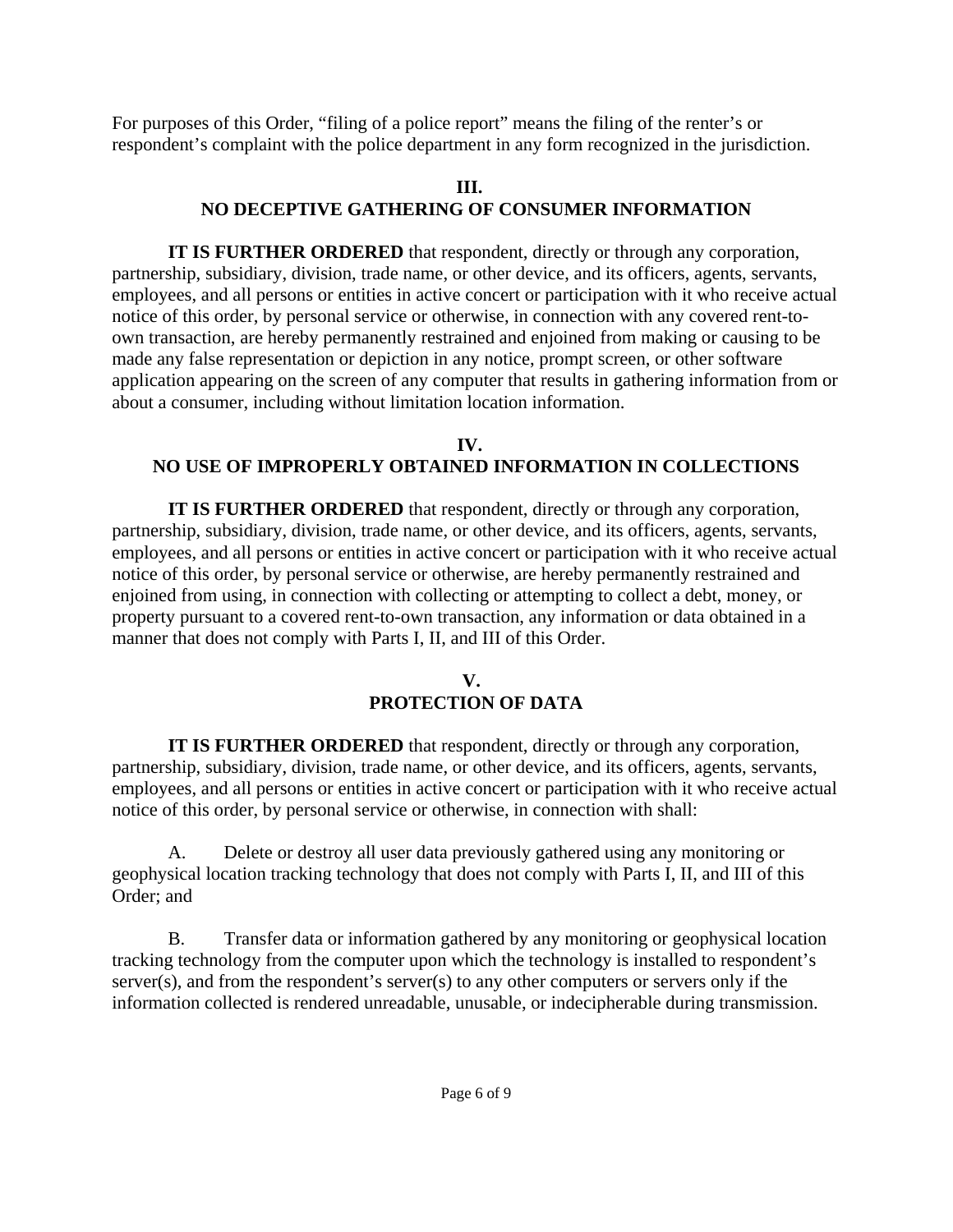### **VI. NO MISREPRESENTATIONS ABOUT PRIVACY**

**IT IS FURTHER ORDERED** that respondent, directly or through any corporation, partnership, subsidiary, division, trade name, or other device, and its officers, agents, servants, employees, and all persons or entities in active concert or participation with it who receive actual notice of this order, by personal service or otherwise, in connection with any covered rent-toown transaction shall not misrepresent, in any manner, expressly or by implication, the extent to which respondent maintains and protects the security, privacy, or confidentiality of any personal information collected from or about consumers.

### **VII. DISTRIBUTION OF ORDER**

**IT IS FURTHER ORDERED** that respondent must deliver a copy of this order to all current and future principals, officers, directors, and managers who have responsibilities related to the subject matter of this order. Delivery must occur within seven days after the date of service of the order for current personnel. For new personnel, delivery must occur before they assume their responsibilities. From each individual to whom respondent delivers a copy of this Order, respondent must obtain a signed and dated acknowledgment of receipt of this Order, with any electronic signatures complying with the requirements of the E-Sign Act, 15 U.S.C. § 7001 et seq.

### **VIII. COMPLIANCE REPORTING**

## **IT IS FURTHER ORDERED** that:

A. Respondent, and its successors and assigns, shall, within sixty (60) days after the date of service of this order, and at such other times as the Commission may require, file with the Commission a true and accurate report, in writing, setting forth in detail the manner and form in which they have complied with this order. Within ten (10) days of receipt of written notice from a representative of the Commission, respondent shall submit additional true and accurate written reports.

B. Respondent, and its successors and assigns, shall notify the Commission at least thirty (30) days prior to any change in the corporation that may affect compliance obligations arising under this order, including, but not limited to, dissolution, assignment, sale, merger, or other action that would result in the emergence of a successor corporation; the creation or dissolution of a subsidiary, parent, or related entity that engages in any acts or practices subject to this order; the proposed filing of a bankruptcy petition; or a change in the corporate name or address. Provided, however, that, with respect to any proposed change in the corporation about which respondent learns less than thirty (30) days prior to the date such action is to take place, the respondent shall notify the Commission as soon as is practicable after obtaining such knowledge.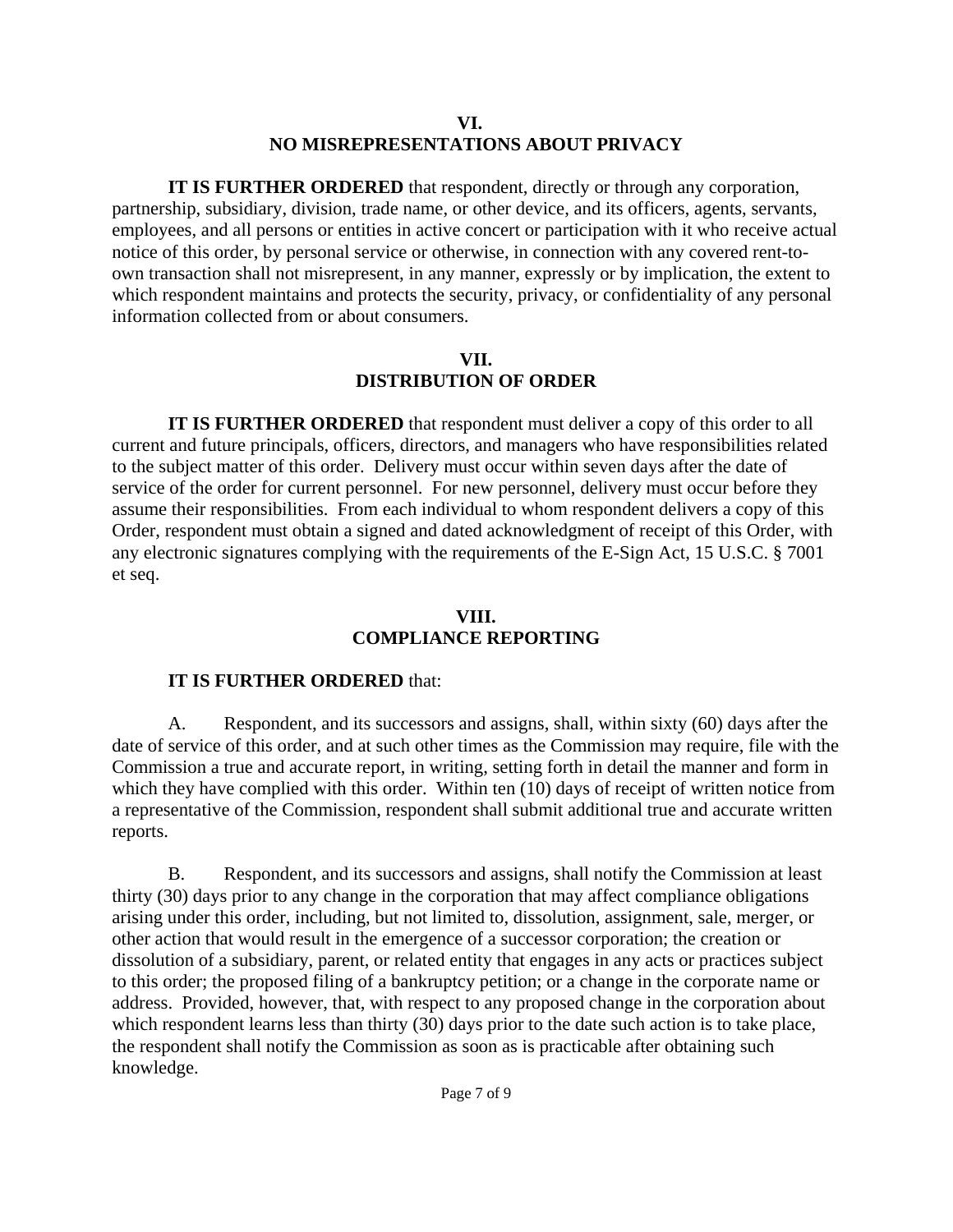C. Unless otherwise directed by a representative of the Commission, all notices required by this Part shall be sent by overnight courier (not the U.S. Postal Service) to the Associate Director for Enforcement, Bureau of Consumer Protection, Federal Trade Commission, 600 Pennsylvania Avenue NW, Washington, DC 20580, with the subject line Showplace, Inc., File No. 1123151. *Provided, however*; that, in lieu of overnight courier, notices may be sent by first class mail, but only if an electronic version of each such notice is contemporaneously sent to the Commission at DEbrief@ftc.gov.

## **IX. RECORDKEPING**

**IT IS FURTHER ORDERED** that respondent shall, for five (5) years after the last date of any act or practice covered by Parts I – VI of this Order, maintain and upon reasonable notice make available to the Federal Trade Commission for inspection and copying, any documents, whether prepared by or on behalf of respondent, that:

A. Comprise or relate to complaints or inquiries, whether received directly, indirectly, or through any third party, concerning any monitoring or geophysical tracking technologies sold, licensed, or otherwise provided to any third party, and any responses to those complaints or inquiries;

B. Are reasonably necessary to demonstrate full compliance with each provision of this order, including but not limited to, all documents obtained, created, generated, or which in any way relate to the requirements, provisions, or terms of this order, and all reports submitted to the Commission pursuant to this order;

- C. Contradict, qualify, or call into question respondent's compliance with this order;
	- D. Acknowledge receipt of this order obtained pursuant to Part VII.

or

### **X. TERMINATION OF ORDER**

This order will terminate on June 1, 2032, or twenty (20) years from the most recent date that the United States or the Federal Trade Commission files a complaint (with or without an accompanying consent decree) in federal court alleging any violation of the order, whichever comes later; provided, however, that the filing of such a complaint will not affect the duration of:

- A. Any Part in this order that terminates in less than twenty (20) years;
- B. This order's application to any respondent that is not named as a defendant in such complaint; and